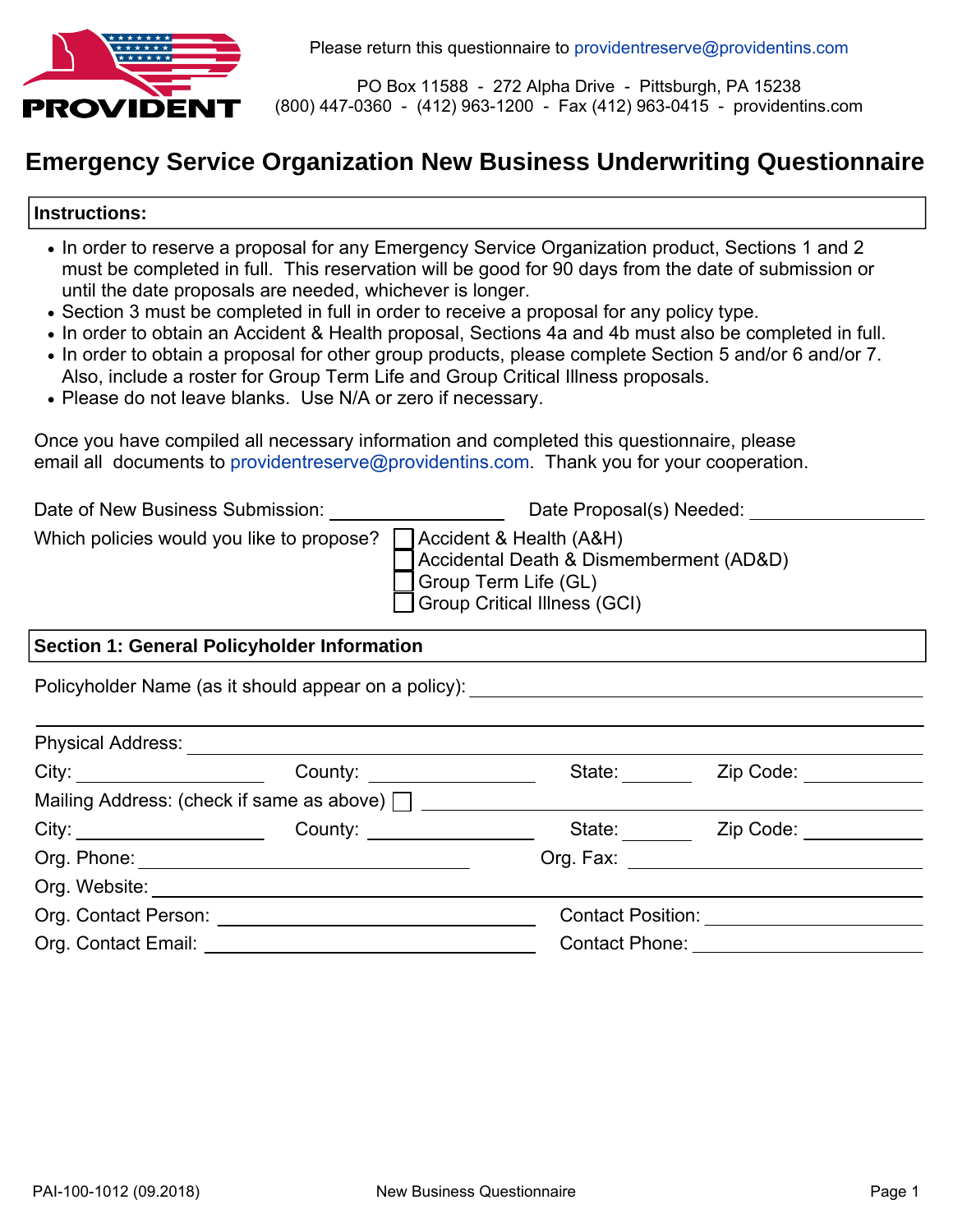

Please return this questionnaire to providentreserve@providentins.com

(800) 447-0360 - (412) 963-1200 - Fax (412) 963-0415 - providentins.com PO Box 11588 - 272 Alpha Drive - Pittsburgh, PA 15238

## **Section 2: Broker Information**

| Agency Name: Fischer Rounds & Associates                                                                                                                                                                                                                            |
|---------------------------------------------------------------------------------------------------------------------------------------------------------------------------------------------------------------------------------------------------------------------|
| Agency Mailing Address: PO Box 218                                                                                                                                                                                                                                  |
| Agency City: Pierre<br>Zip: 57501<br>State: SD                                                                                                                                                                                                                      |
| Agency Phone: (605) 224-9223                                                                                                                                                                                                                                        |
| Agency Fax: (605) 224-5831                                                                                                                                                                                                                                          |
| Agency Website: http://www.fischerrounds.com                                                                                                                                                                                                                        |
| Broker Name: Trevor Lightfield                                                                                                                                                                                                                                      |
| Broker Life, Accident & Health License #: 40482381, 18779032                                                                                                                                                                                                        |
| Broker Mobile Phone: (605) 222-5223                                                                                                                                                                                                                                 |
| Broker Email: tlightfield@fischerrounds.com                                                                                                                                                                                                                         |
| CSR Name: Rachel Smith                                                                                                                                                                                                                                              |
| CSR Phone: (605) 224-9223                                                                                                                                                                                                                                           |
| CSR Email: rsmith@fischerrounds.com                                                                                                                                                                                                                                 |
|                                                                                                                                                                                                                                                                     |
| <b>Section 3: Emergency Service Organization Information</b>                                                                                                                                                                                                        |
| Type of Organization: □Fire District<br>Independent Department<br><b>Municipally Based</b>                                                                                                                                                                          |
| Other (Describe:                                                                                                                                                                                                                                                    |
| Is the organization incorporated?<br>$\blacksquare$ Yes<br> No                                                                                                                                                                                                      |
| Is the organization a for-profit or not-for-profit organization?<br>Not-for-Profit<br>¯For-Profit                                                                                                                                                                   |
|                                                                                                                                                                                                                                                                     |
| Type of Services Provided (check all that apply):                                                                                                                                                                                                                   |
| Fire<br><b>Relief Association</b><br>Search & Rescue                                                                                                                                                                                                                |
| <b>Wildland Fire</b><br>County / State Association<br>Rescue                                                                                                                                                                                                        |
| <b>Training School</b><br>Ambulance<br><b>Rope Rescue</b>                                                                                                                                                                                                           |
| Water Rescue<br>311 Emergency Dispatch<br><b>First Responder</b><br>Haz Mat<br>Dive Rescue<br>Police                                                                                                                                                                |
| <b>Hospital EMS</b><br>Ski Patrol<br>Other: will be a state of the state of the state of the state of the state of the state of the state of the state of the state of the state of the state of the state of the state of the state of the state of the state of t |
| Population area served on a First Call basis: __________________________________                                                                                                                                                                                    |
| Square mileage of First Call area: ____________                                                                                                                                                                                                                     |
| $\vert$ Rural<br>Suburban<br>Urban                                                                                                                                                                                                                                  |
| First Call area is primarily:                                                                                                                                                                                                                                       |
|                                                                                                                                                                                                                                                                     |
|                                                                                                                                                                                                                                                                     |

If there are multiple entities covered by the policyholder, please include a list with the name and address of each entity.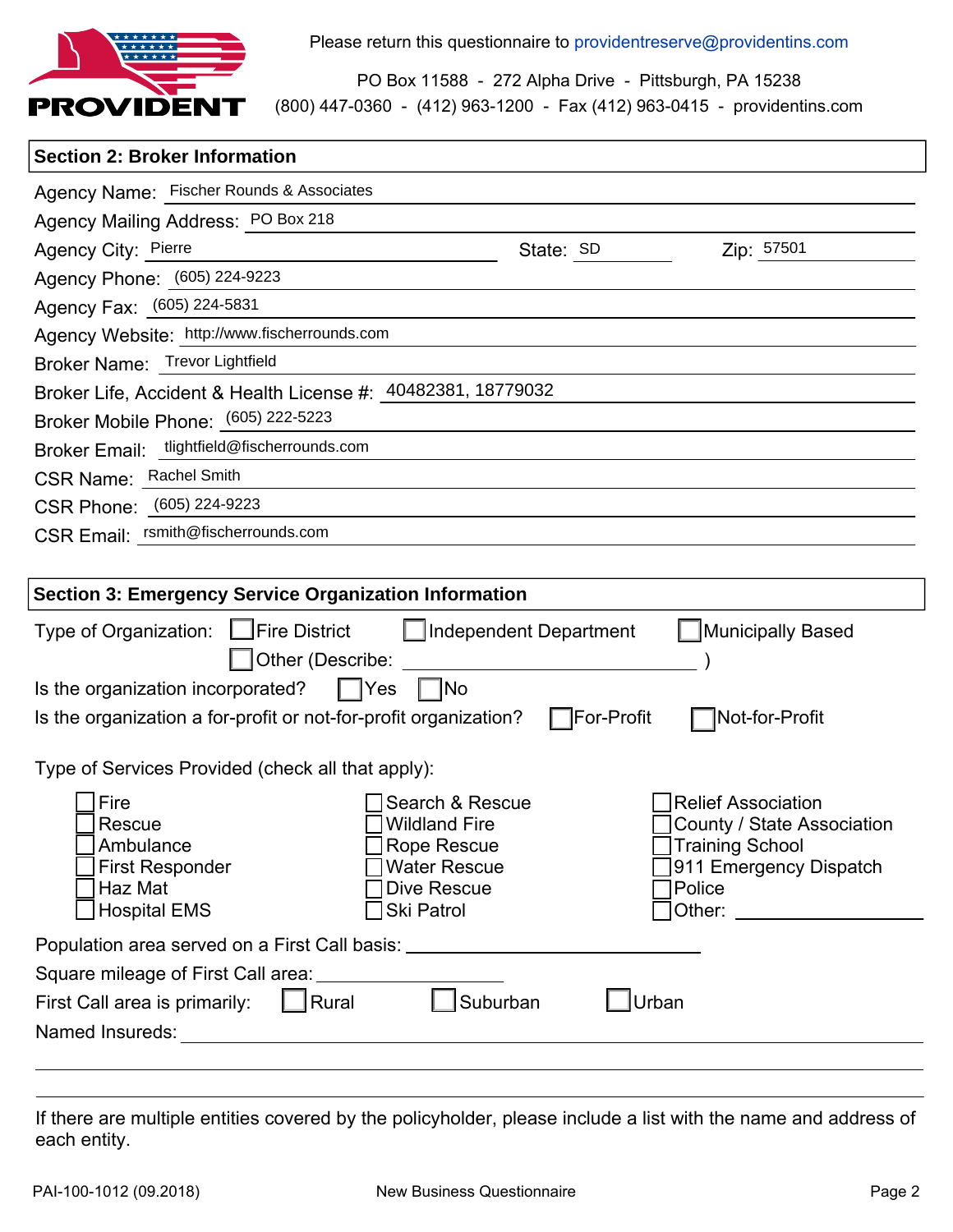

(800) 447-0360 - (412) 963-1200 - Fax (412) 963-0415 - providentins.com PO Box 11588 - 272 Alpha Drive - Pittsburgh, PA 15238

| Section 4a: Accident & Health Underwriting Information                                                                                                                                                                                                                                                                                                                                                                                                                                                              |
|---------------------------------------------------------------------------------------------------------------------------------------------------------------------------------------------------------------------------------------------------------------------------------------------------------------------------------------------------------------------------------------------------------------------------------------------------------------------------------------------------------------------|
| Number of locations with emergency operations:                                                                                                                                                                                                                                                                                                                                                                                                                                                                      |
| Do you operate an ambulance?<br>$ $  Yes<br><b>INo</b>                                                                                                                                                                                                                                                                                                                                                                                                                                                              |
| Annual Number of Runs: Fire and other non-medical runs:<br>Emergency medical or first responder medical:<br>Non-emergency transports:                                                                                                                                                                                                                                                                                                                                                                               |
| Number of Vehicles:<br>Rescue: Ambulance:<br>Fire: when the set of the set of the set of the set of the set of the set of the set of the set of the set of the set of the set of the set of the set of the set of the set of the set of the set of the set of the set of th<br>Other: <b>Communist Communist Communist Communist Communist Communist Communist Communist Communist Communist Communist Communist Communist Communist Communist Communist Communist Communist Communist Communist Communist Comm</b> |
| Number of Volunteer and/or Paid-on-Call Members: ___________<br>Volunteers perform services without expectation of any compensation. Paid-on-call members<br>collect nominal remuneration.                                                                                                                                                                                                                                                                                                                          |
| Number of Part-Time Personnel:<br>Part-Time personnel work less than 30 cumulative hours per week as emergency service providers<br>for one or more organization(s) identified as a named insured of the policyholder.                                                                                                                                                                                                                                                                                              |
| <b>Number of Career Personnel:</b><br>Career Personnel regularly work at least 30 cumulative hours per week as emergency service<br>providers for one or more organization(s) identified as a named insured of the policyholder.                                                                                                                                                                                                                                                                                    |
| Number of Trustees, Commissioners and/or Directors: _________                                                                                                                                                                                                                                                                                                                                                                                                                                                       |
| Number of Other Members:<br>Please describe:                                                                                                                                                                                                                                                                                                                                                                                                                                                                        |
| Who do you want to cover? Check all that apply as defined above:<br>Part-Time<br><b>Volunteers</b><br>Career<br><b>Others</b><br>Trustees, Commissioners, Directors                                                                                                                                                                                                                                                                                                                                                 |
| Who is covered by Workers' Compensation (WC)?                                                                                                                                                                                                                                                                                                                                                                                                                                                                       |
| $\Box$ No<br>Volunteers: Yes No Not Applicable<br>$\Box$ Not Applicable<br>Career: 1 Yes<br>What is covered?<br>What is covered?<br>∃Both<br>lDisability<br>$\Box$ Medical<br><b>Disability</b><br>$\Box$ Medical<br>$\Box$ Both<br>Carrier Name:<br><b>Carrier Name:</b><br><b>Effective Date:</b><br><b>Effective Date:</b>                                                                                                                                                                                       |
| Please list member/employee injury/illness claims suffered during the past three years:                                                                                                                                                                                                                                                                                                                                                                                                                             |
|                                                                                                                                                                                                                                                                                                                                                                                                                                                                                                                     |
|                                                                                                                                                                                                                                                                                                                                                                                                                                                                                                                     |
|                                                                                                                                                                                                                                                                                                                                                                                                                                                                                                                     |
| Does the organization perform pre-membership medical screenings?<br>∐Yes<br>l INo<br>Does the organization perform annual medical evaluations meeting NFPA requirements?<br>   Yes  <br>No.<br>Does the organization have a Safety Officer?<br>Yes $ $<br>∣No<br>Yes $\Box$ No<br>Does the organization provide EMS service beyond first aid?                                                                                                                                                                       |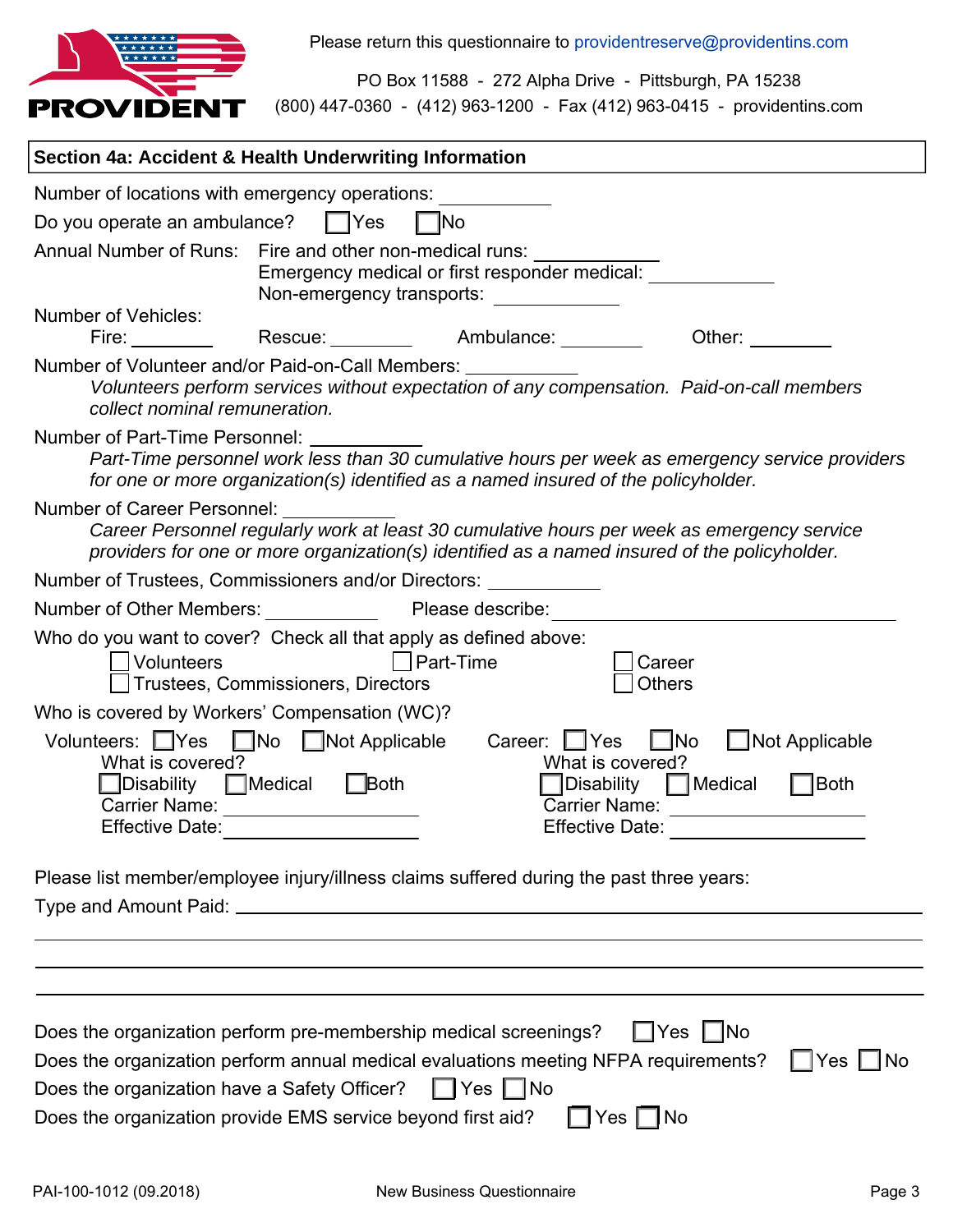

(800) 447-0360 - (412) 963-1200 - Fax (412) 963-0415 - providentins.com PO Box 11588 - 272 Alpha Drive - Pittsburgh, PA 15238

| Section 4b: Accident & Health Policy and Benefit Information |                                              |                                                                                                                                                                                           |                                                                                      |  |
|--------------------------------------------------------------|----------------------------------------------|-------------------------------------------------------------------------------------------------------------------------------------------------------------------------------------------|--------------------------------------------------------------------------------------|--|
|                                                              |                                              |                                                                                                                                                                                           | <b>Current Premium:</b> Current Area                                                 |  |
|                                                              |                                              |                                                                                                                                                                                           | <b>Current Pay Mode:</b>                                                             |  |
| <b>Please include Benefit Declaration Pages</b>              |                                              |                                                                                                                                                                                           | 1-year annual payment<br>3-year annual installment payment<br>3-year prepaid payment |  |
| <b>Current A&amp;H Benefit Limits</b>                        |                                              |                                                                                                                                                                                           |                                                                                      |  |
| Injury Death Benefit:                                        | the control of the control of the control of | <b>Weekly Disability Limit:</b>                                                                                                                                                           | the control of the control of the control of the control of the control of           |  |
| Illness Death Benefit:                                       | <u> 1989 - Johann Barbara, martin a</u>      | <b>Disability Benefit Duration:</b>                                                                                                                                                       |                                                                                      |  |
| <b>Medical Expense Limit:</b>                                |                                              |                                                                                                                                                                                           | Hospital Confinement Benefit: ___________________                                    |  |
| <b>Desired A&amp;H Benefit Limits</b>                        |                                              |                                                                                                                                                                                           |                                                                                      |  |
| Death Benefit:                                               |                                              | <b>Weekly Disability:</b>                                                                                                                                                                 | <b>Medical Expense:</b>                                                              |  |
| $($5,000 - $500,000)$                                        |                                              | $($50 - $1,000)$                                                                                                                                                                          | $($2,500 - $250,000)$                                                                |  |
| Plan 1:                                                      | Plan 1:                                      |                                                                                                                                                                                           | Plan 1:                                                                              |  |
| Plan 2: $\overline{\qquad \qquad }$                          |                                              | Plan 2: $\overline{\qquad \qquad }$                                                                                                                                                       | Plan 2:                                                                              |  |
| Plan 3:                                                      |                                              | Plan 3:                                                                                                                                                                                   | Plan 3:                                                                              |  |
| Start date:                                                  | Type of sport: $\sqrt{ }$                    | Does the organization participate in organized League Athletics? U Yes U No<br>organization like organized league athletic coverage included in the proposal? Ves No<br>Length of season: | If yes, would the<br>Number of participants: __________________                      |  |
| League Athletics                                             | Death Benefit:                               | <b>Accident Medical Expense:</b>                                                                                                                                                          | <b>Weekly Accident Indemnity:</b>                                                    |  |
| Option 1                                                     | \$5,000                                      | \$2,500                                                                                                                                                                                   | \$105                                                                                |  |
| Option 2                                                     | \$10,000                                     | \$5,000                                                                                                                                                                                   | \$210                                                                                |  |
| Additional Notes: Additional Notes:                          |                                              |                                                                                                                                                                                           |                                                                                      |  |
|                                                              |                                              |                                                                                                                                                                                           |                                                                                      |  |